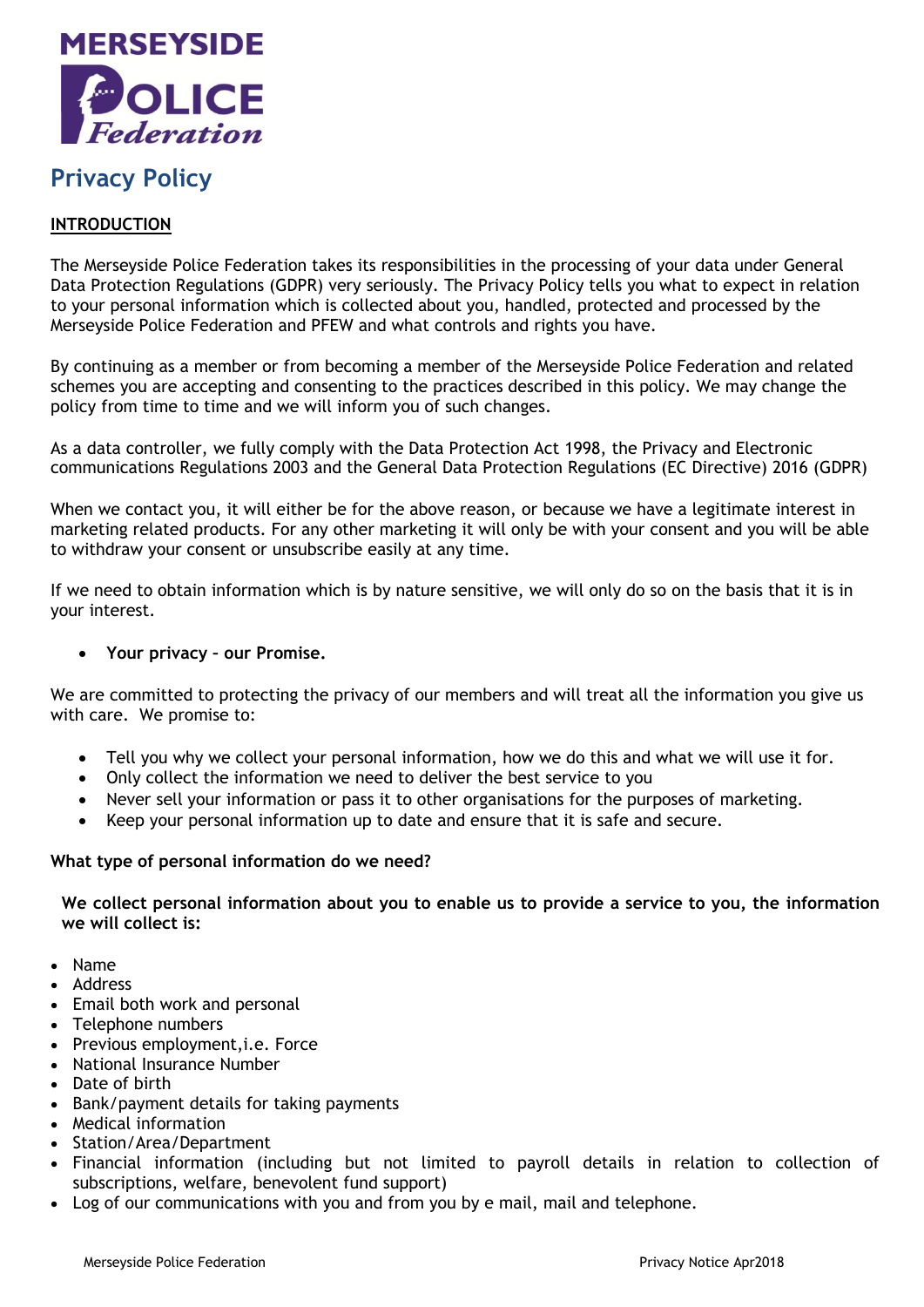

 We will only collect what is necessary and will only keep it for as long as we are required to do in line with our data retention policy.

#### **What other types of information do we need?**

- Under certain circumstances we may also need to obtain information about Race or Origin, Gender, Religion, Health, Sex or Sexual Orientation.
- We will only collect what is necessary and protect it with appropriate security measures.

#### **How do we obtain your information?**

- When you provide information from communicating with us via letter or by completing a form or by telephone
- Enter a competition, or complete a survey
- When you respond on our social media either by Face book or Twitter, our website or other sites managed by us.
- We may receive it from insurers, other insurance brokers, and finance providers, Solicitors, the Force or National Federation.

#### **How we hold the information?**

 All your personal Data will be held on the Merseyside Police Federation Data Base and the PFEW Data Base at Leatherhead. Your Personal data shall not be transferred or shared with anyone other than for the reasons mentioned above under how we use your information.

#### **How we use the information and why we need it?**

We use the personal information to provide the services and to meet our contractual commitments to you. In addition we may include:

- *Processing* this will include using the information to fulfil any request made by you to purchase a product, receive one of our services; requires our services via your membership to one or many schemes, i.e. claims procedures; receive our quarterly Insight Magazine via post to your work address.
- *Marketing* We will use your personal information to contact you for marketing purposes to provide you with services and products available to you and updates relating to current schemes memberships. Any e mails relating to this you can unsubscribe at any time should you no longer wish to receive these.
- *Consent* where we need your consent we will ensure you are as fully informed as possible and use that consent solely for the reason you have given it to us. You will be able to change your mind at any time by contacting your Branch Office.